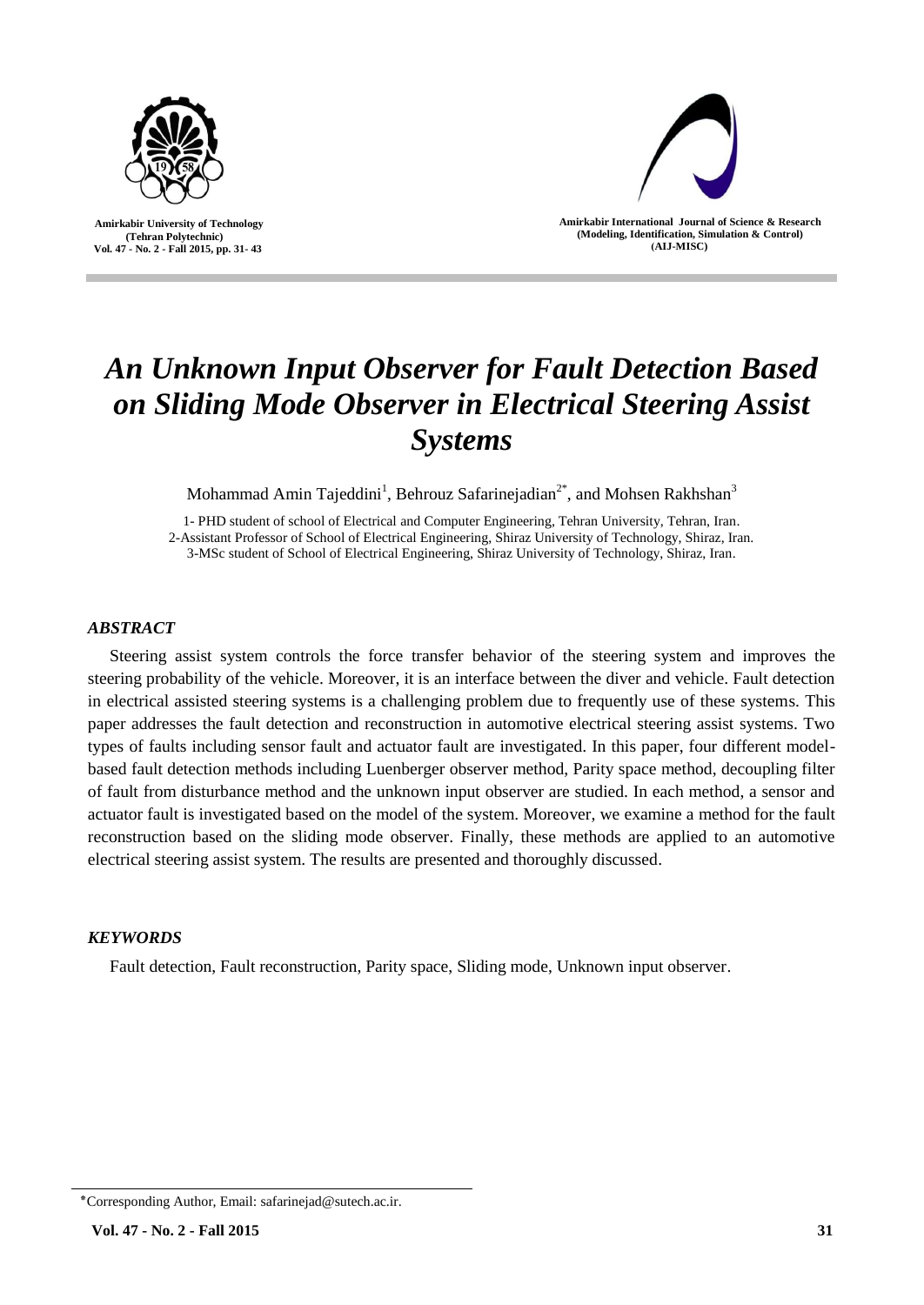#### **1. INTRODUCTION**

Steering assist systems have important roles as the interface between the driver and the vehicle [\[1\]](#page-11-0). In many new vehicles, electric assist steering systems are used instead of hydraulic power steering. They have many advantages such as, quick assembly, compact size, and environment compatibility. They are also more economic than hydraulic power steering [\[2\]](#page-11-1). In [\[3\]](#page-11-2), a reduced order model is proposed in order to understand the basic comprises of these systems. Due to the considerable applications of these systems, fault detection and reconstruction have an important role in this area.

Today, one of the most critical issues surrounding the design of automatic systems is the system reliability and dependability. So, process monitoring and fault diagnosis are becoming an ingredient of a modern automatic control system and often prescribed by authorities [\[4,](#page-11-3) [5\]](#page-11-4).

Since the early 70's, the model-based fault diagnosis technique has attracted the attention of many researchers in the field of control engineering [\[5-7\]](#page-11-4). The main idea of such approaches is to build a residual signal as a signal to indicate the fault occurrence. These signals are produced using a comparison between the estimated parameters and the real parameters. There are many different approaches to generate a residual signal, such as a parity space approach, observer-based approaches [\[8\]](#page-11-5) and the approaches based on advanced observers such as sliding mode [\[9,](#page-11-6) [10\]](#page-11-7). Each of these approaches has their own advantages and disadvantages. In [\[11\]](#page-11-8), the existence conditions and design algorithm of sliding mode observer for linear descriptor systems is investigated. In the proposed method, a sliding mode observer is used for fault reconstruction. But no fault detection methods is described. [\[12\]](#page-11-9) shows how model-based fault detection and diagnosis methods together with few available measurements can be applied for fault detection in automobiles. In [\[13\]](#page-11-10), different fault-tolerance principles with various forms of redundancy are considered, resulting in fail-operational, fail-silent, and fail-safe systems. Fault-detection methods are discussed for use in low-cost components, followed by a review of principles for fault-tolerant design of sensors, actuators, and communication in a brake-by-wire system with electronic pedal and electric brakes.

Four different methods are been proposed in this paper for fault detection in Electrical Steering Assist Systems based on sliding mode observer in which sensor and actuator faults are considered simultaneously. Furthermore, it is shown that the proposed methods are robust to the presence of disturbance. The four considered methods are: Luenberger observer method, Parity space method, decoupling filter of fault from disturbance method and the unknown input observer method [14]. In addition, the advantages and disadvantages of each of these methods are discussed.

The rest of the paper is organized as follows: Section 2 introduces electrical steering assist systems in which mechanical properties of these systems are reviewed. Various faults in such a system are also introduced in this Section. In Section 3, we will examine five different methods separately. Implementation of these methods and the required conditions for each method are investigated in this Section. The simulation results of the implemented methods are given in Section 4. Finally, the comparison between the implemented methods is provided in Section 5.

# **2. ELECTRICAL STEERING ASSIST SYSTEM AND POSSIBLE FAULTS**

In this Section, we will first introduce the model of electrical steering assist system, then we study the possible faults in this system.

#### **A. Electrical Steering Assist Systems Modelling**

In [\[15\]](#page-11-11), a model for the electrical assist system is proposed by Mc Cann et al.. They have used the single track model for the system based on lateral speed  $v(t)$  and Yaw rate  $r(t)$ . The state-space equations for these two variables are described as:

$$
\frac{dv}{dt} = -\frac{c_f + c_r}{mu} y + \frac{c_f L_f + c_r L_r}{mu} - u \, r + \frac{c_f}{m} \delta
$$
\n
$$
\frac{dr}{dt} = \frac{c_f L_f - c_r L_r}{J_c u} y - \frac{c_f L_f^2 + c_r L_r^2}{J_c u} r + \frac{c_f L_f}{J_c} \delta
$$
\n(1)

where  $c_f$  and  $c_r$  are the front and rear tire cornering coefficients and  $u$  is the forward component of the vehicle velocity. Fig. 1 indicates the single track model for vehicle dynamics in body centered coordinates. The dynamics of the steering angle  $\delta$  are modelled as given in (2).



**Fig. 1. A single track model for vehicle dynamics in body cantered coordinates**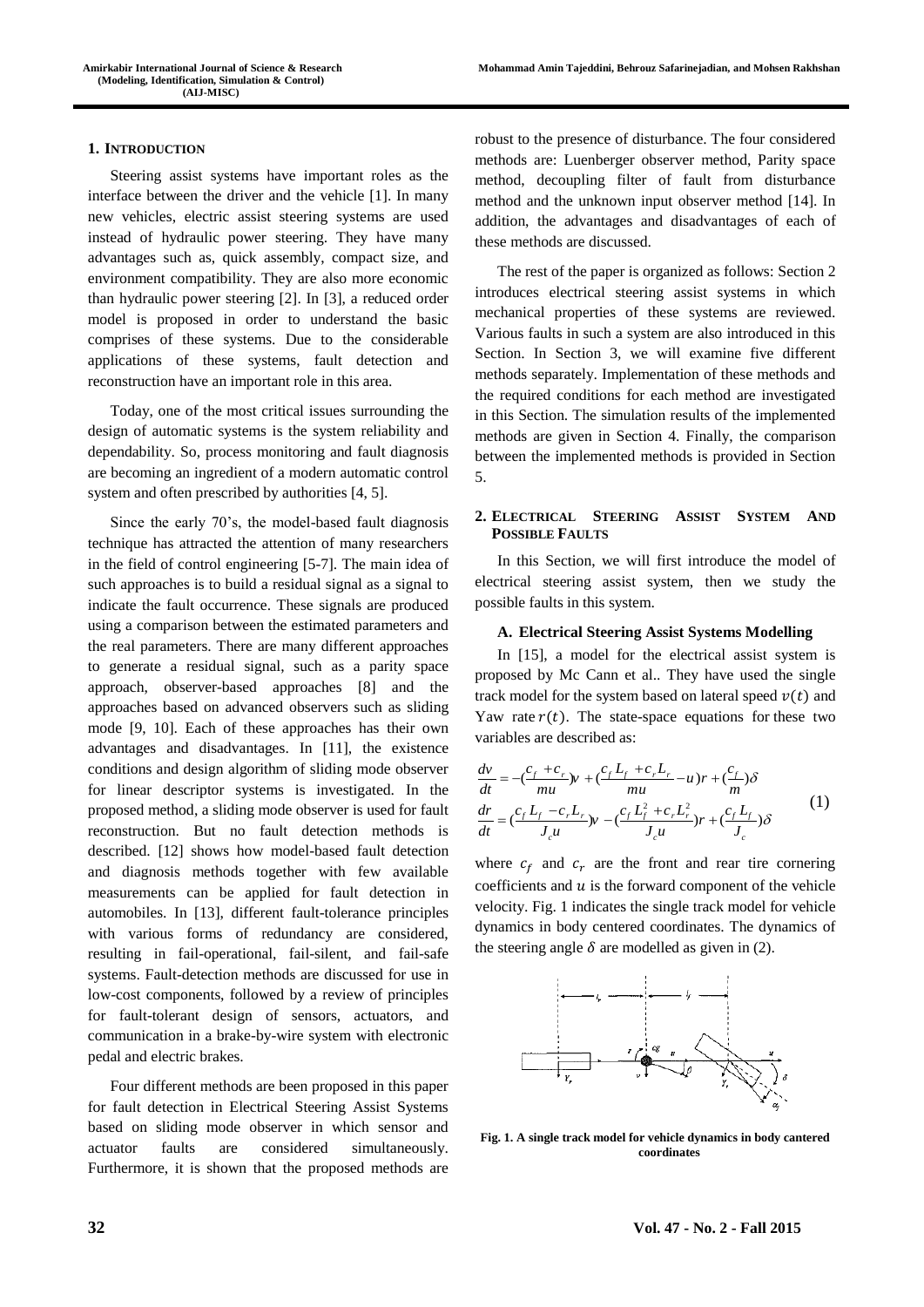$$
\frac{d\delta}{dt} = w_{\delta}
$$
\n
$$
\frac{dw_{\delta}}{dt} = \left(\frac{c_f d}{J_m u}\right) v + \left(\frac{c_f L_f d}{J_m u}\right) r
$$
\n
$$
-\left(\frac{c_f d + G_K G_{SC} K_{TB}}{J_m}\right) \delta - \left(\frac{b_f + G_K G_{SC} B_{TB}}{J_m}\right) w_{\delta}
$$
\n
$$
+\left(\frac{G_K K_{TB}}{J_m}\right) \theta_h + \left(\frac{G_K B_{TB}}{J_m}\right) w_h + \frac{\frac{n\sqrt{3}}{2} K_v G_K G_{MC}}{J_m} i_q
$$
\n(2)

where  $d$  is the caster angle offset distance at the front tires and  $J_m$  is the moment of inertia of the steering system at the front tire steering axis.  $G_K$ ,  $G_{SC}$ , and  $G_{MC}$  are the mechanical constants relating steering column to front tire torque gain, steering column to the front tire angle ratio, and the assist motor to steering column gear ratio, respectively. The viscous losses associated with the steering gear and ball joints are denoted by  $b_f$ . The last term in (2) is the torque applied to the steering column by the assist motor and gear mechanism. This term is the only control input of the system. The hand wheel dynamics are modelled as:

$$
\frac{d\theta_h}{dt} = w_h
$$
\n
$$
\frac{dw_h}{dt} = \left(\frac{G_{SC}B_{TB}}{J_h}\right)\delta - \left(\frac{G_{SC}K_{TB}}{J_h}\right)w_{\delta}
$$
\n
$$
-\left(\frac{K_{TB}}{J_h}\right)w_h + \frac{T_d}{J_h}
$$
\n(3)

**Vol. 47**  $\frac{W_2}{2} = \frac{(y_1 d_1 - y_1 c_2 y_1)}{(x_1 x_2 y_1 + y_1 c_2 y_1 + y_1 c_2 y_1)}$ <br> **Vol. 48**  $\frac{W_2}{2} = \frac{(y_1 d_1 - y_1 c_2 y_1)}{(x_1 x_2 y_1 + y_1 c_2 y_1 + y_1 c_2 y_1)}$ <br> **Vol. 49**  $\left[\frac{(y_1 d_1 - y_1 c_2 y_1)}{(x_1 x_2 y_1 + y_1 c_2 y_1 + y_1 c_2 y_1)}\right]$ <br> where  $K_{TB}$  and  $B_{TB}$  are the torsion bar spring and damping constants, respectively, and  $T_d$  is the torque which the driver applies to the hand wheel. Consider this value as the torque. The torque sensor measures the angular difference between the hand wheel angle  $\theta_h$  and the steering angle  $\delta$  referenced to the steering column. The motor is modelled as a three-phase sinusoidal machine with a permanent magnet rotor. The system has three sensors: The first one measures the difference between the hand wheel angle and the steering shaft angle. The second vehicle measures the lateral acceleration (the derivative of  $v$ ), and the third one measures the angular acceleration of the vehicle (the derivative of  $r$ ). The last two outputs are exactly our state equations. Moreover, we add  $F_w$  as a disturbance input. Description of the system parameters and their values are presented in [\[15\]](#page-11-11).

#### **B. Faults Expression**

We assume two types of faults for this system: actuator fault and sensor fault. Actuator faults and sensor faults will cause the alterations in the functionality of the system and the output of the sensors, respectively. To express these faults, we use the standard model proposed in [\[16\]](#page-11-12):

$$
\dot{x} = Ax(t) + Bu(t) + E_f f(t) + E_d d(t)
$$
  
\n
$$
y(t) = Cx(t) + Du(t) + F_f f(t) + F_d d(t)
$$
\n(4)

where the vector *f* contains both actuator and sensor faults. The  $E_f$  is defined as  $\begin{bmatrix} F_a \\ 0 \end{bmatrix}$  $\begin{bmatrix} a & b \\ 0 & b \end{bmatrix}$ , and the  $F_f$  matrix is defined as  $\begin{bmatrix} 0 \\ 0 \\ 0 \end{bmatrix}$  $\begin{bmatrix} 0 \\ F_s \end{bmatrix}$ .  $F_s$  and  $F_a$  are the vectors or the matrices that illustrate the location of the actuator and sensor faults. We define these two matrices as follows.

First, we define the actuator fault:

$$
u_f(t) = \Gamma u(t) + u_{f_0} \tag{5}
$$

where the matrix  $\Gamma$  is scalar in this situation and  $F_a$  is considered to be equal to  $I$ . Also, we consider the fault as  $(\alpha_1 - 1)u(t) + u_{f_0}$ . Similarly, for the sensor fault:

$$
y_f(t) = \Lambda y(t) + y_{f_0}
$$
 (6)

where we choose  $F_s = I$  and  $fs = (I - \Lambda)y - \overline{y_{f_0}}$ . For diagnosing the location of the fault and the extent of its impact, we change  $\Gamma$  and  $\Lambda$  matrices. For example, if we define a fault as  $f' = 0.2y_2$ , the second element on the diameter of the matrix  $\Lambda$  should be 0.8. In addition, by adjusting the  $\overline{y_{f_0}}$  and  $u_{f_0}$  values, we determine the amount of bias. With this explanation, the actuator and sensor faults can be fully defined.

## **C. Observability And Isolability Of Faults**

To check the observability of sensor faults or actuator faults, we will use the following equation:

$$
C(sI - A)^{-1}E_{fi} + F_{fi} \neq 0; \quad i = 1, 2
$$
 (7)

where *i* represents the corresponding column of the  $E_f$  and  $F_f$  matrices with the fault. Also, to check the integrity and isolability of the faults, we study the following Eq. [\[16\]](#page-11-12):

$$
rank(G_{\zeta}) = \sum_{i=1}^{l} rank[G_{\zeta i}(s)]
$$
\n(8)

where  $G_{\xi}$  is the transfer function of the output to fault. The calculation of these two equations, we find that the two considered faults are observable and separable from each other.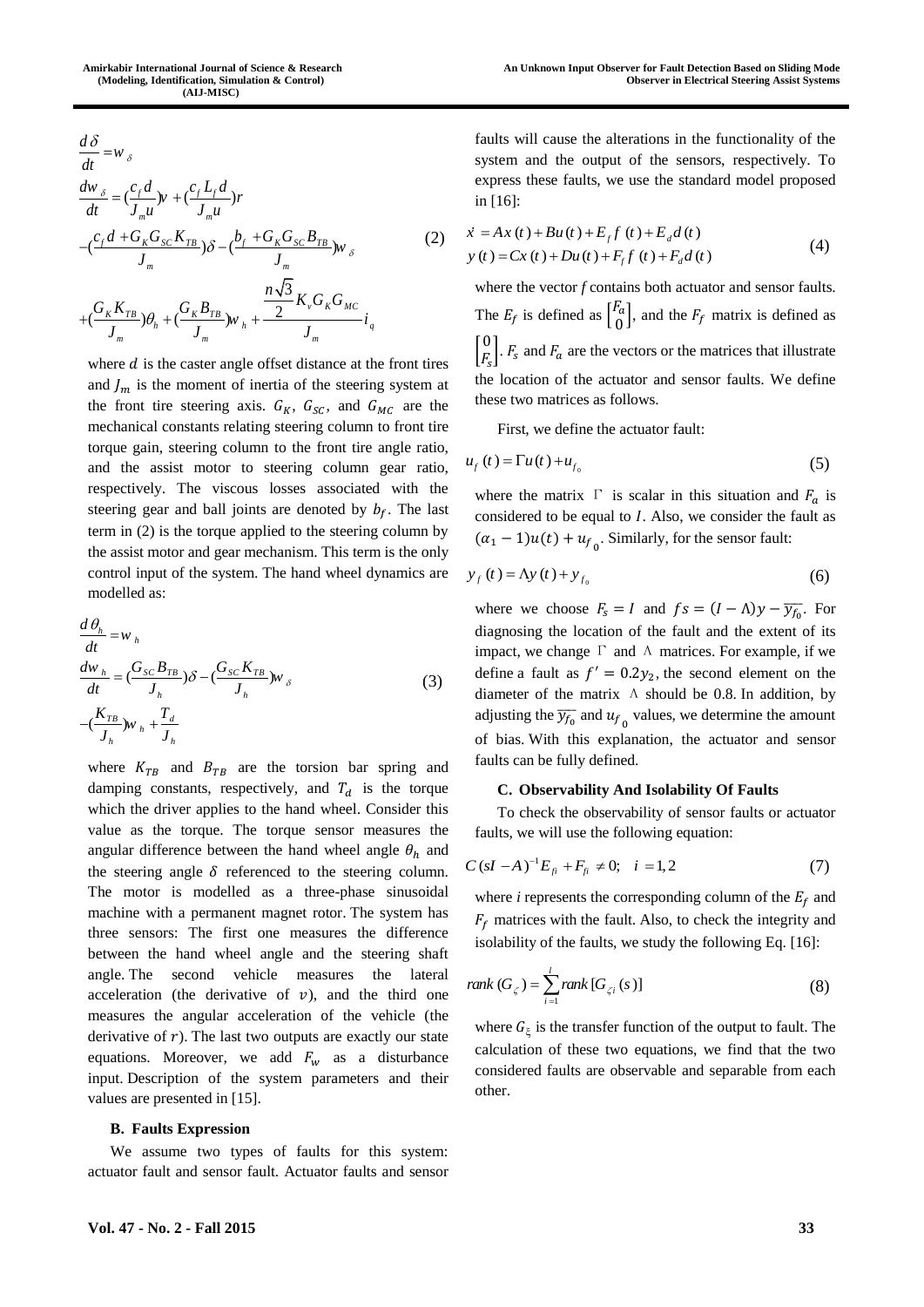#### **3. IMPLEMENTATION OF DIFFERENT METHODS**

## **A. Implementation Of Reduced Order Luenberger Observer**

Diagnosis observers (DO) are one of the primary and popular methods of fault detection. This is due to their flexible structure and the great similarity of them to the Luenberger observer. The general form of these observers is:

$$
\dot{z} = Gz + Hu + Ly = Wz + Vy + Qu \tag{9}
$$

where  $z \in \mathbb{R}^s$  and *s* can have a reduced degree in comparison with the system degree and this can lead to the design of the reduced degree observer. Although most approaches are based on the reduced degree in observer design, the observer degree is usually bigger than the system degree which is used in optimization. In [\[16\]](#page-11-12), the lowest possible degree of observer is expressed as:

$$
s \geq \sigma_{\min} \tag{10}
$$

where  $\sigma_{min}$  is the smallest index of the observability system, which is 2 for electrical steering assist systems; therefore, the lowest possible degree for the Leunberger observer is 2. There are different ways to design the observer, such as algebraic approach [\[17\]](#page-11-13) and [\[18\]](#page-12-0) numerical methods. In this paper, we employ the second method.

Algorithm 1. (Numerical methods for the Luenberger observer design)

- 1) Determine the appropriate amount of s.  $(s > 1)$  $\sigma_{min}$ )
- 2) Solve the following equation for  $v_s$ .

$$
\nu_s \begin{bmatrix} C \\ CA \\ \vdots \\ CA^s \end{bmatrix}, \nu_s = [\nu_{s,0} \cdots \nu_{s,s}]
$$
 (11)

3) Determine the stable matrix G:

$$
G = [G_0 \quad g], G = \begin{bmatrix} 0 & 0 & \cdots & 0 \\ 1 & 0 & \cdots & 0 \\ \vdots & \ddots & \vdots & \vdots \\ 0 & \cdots & 1 & 0 \\ 0 & \cdots & 0 & 1 \end{bmatrix}, g = \begin{bmatrix} g_1 \\ \vdots \\ g_s \end{bmatrix} \in R^s \qquad (12)
$$

Specify the  $L, T, H, Q, V, W$  matrices using the following equations:

$$
T = \begin{bmatrix} v_{s,1} 0 \cdots 0 \\ 1 & 0 \cdots 0 \\ \vdots & \ddots & \vdots \\ 0 & \cdots 10 \\ 0 & \cdots 01 \end{bmatrix}
$$
 (13)

Finally, the dynamics of residual producers are:

 $r = we$ 

$$
\dot{e} = Ge \tag{14}
$$

The results of the implemented observer are studied in Section 4.A.

## **B. A Fault Detector Implementation Based On The Parity Space Approach**

Parity space approach, firstly was introduced by Chow and Willsky in the early 80s [\[19\]](#page-12-1). This method is based on a state-space system, but unlike the previous method parity equations are used to produce the residual signal instead of observer. This approach is one of the most important methods for producing the residual signal when is applied to the system in a parallel manner to the observer methods and parameter estimation methods.

In this method, with discretizing the system and writing the output based on the previous states, the number of rows will be added to the observability matrix. Adding these rows may create the null space in the matrix and cause to decrease the matrix rank and make a problem for observability. Also, each of these rows can produce the residual noise.

Defining the following matrices:

$$
y_{s} = \begin{bmatrix} y(k-s) \\ y(k-s+1) \\ \vdots \\ y(k) \end{bmatrix}, u_{s}(k) = \begin{bmatrix} u(k-s) \\ u(k-s+1) \\ \vdots \\ u(k) \end{bmatrix}
$$
  
\n
$$
H_{o,s} = \begin{bmatrix} C \\ CA \\ \vdots \\ CA^{s} \end{bmatrix}, H_{u,s} = \begin{bmatrix} D & 0 & \cdots & 0 \\ CB & D & \ddots & 0 \\ \vdots & \ddots & \ddots & 0 \\ CA^{s-1}B & \cdots CB & D \end{bmatrix}
$$
 (15)

The equation of the discrete system can be defined by:

$$
y_{s}(k) = H_{o,s}x(k-s) + H_{u,s}u_{s}(k)
$$
\n(16)

As a result, the remaining signal can be defined as:

$$
r(k) = v_s \left( y_s(k) - H_{u,s} u_s(k) \right) \tag{17}
$$

Obviously, if there is no faults or disturbances in the system, and the  $v_s$  vector be in the null space of the  $H_{0,s}$ matrix, i.e.: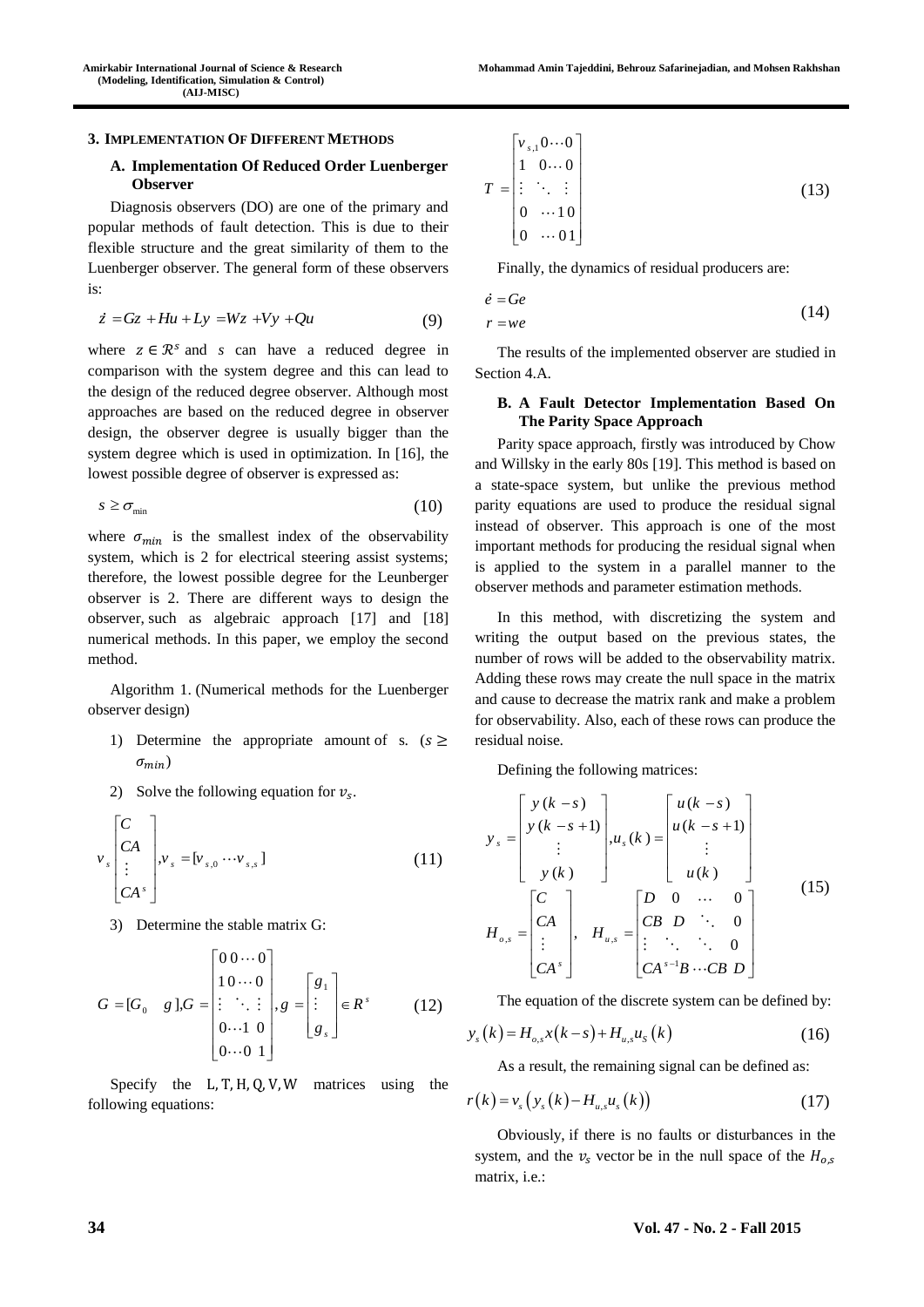$$
v_s H_{o,s} = 0 \tag{18}
$$

we have

$$
r(k) = v_s(y_s(k) - H_{u,s}u_s(k)) = v_s H_{o,s} = 0
$$
 (19)

which indicates the validity of the residual signal definition. However, despite such a structure, the fault detection system does not recognize the difference between the fault and disturbance. To separate fault from disturbance in this method, we should consider the effect of fault and disturbance in the output. Therefore, we define the corresponding matrices to the fault and disturbance as follows:

$$
H_{f,s} = \begin{bmatrix} F_f & 0 & \dots & 0 \\ CE_f & F_f & \ddots & 0 \\ \vdots & \ddots & \ddots & 0 \\ CA^{s-1}E_f & \dots & CE_f & F_f \end{bmatrix},
$$
  
\n
$$
H_{d,s} = \begin{bmatrix} F_d & 0 & \dots & 0 \\ CE_d & F_d & \ddots & 0 \\ \vdots & \ddots & \ddots & 0 \\ CA^{s-1}E_d & \dots & CE_d & F_d \end{bmatrix}
$$
 (20)

with this definition, the output becomes:

$$
y_{s}(k) = H_{o,s}x_{s}(k) + H_{u,s}u_{s}(k) + H_{f,s}f_{s}(k) + H_{d,s}d_{s}(k)
$$
\n(21)

The residual signal can be defined as:

$$
r_{s}(k) = v_{s}(H_{f,s}f_{s}(k) + H_{d,s}d_{s}(k))
$$
\n(22)

so we need to set the parity vector in the null space of the  $H_{0.5}$  and  $H_{d.5}$  matrices, which, having a non-zero multiplication with  $H_{f,s}$  matrix. For doing this, solve the following equation for  $v_s$  vectors:

$$
\nu_s \left[ H_{o,s} - H_{d,s} \right] = 0 \tag{23}
$$

Then we choose a vector that maximizes the multiplication norm for  $H_{f,s}$ . In these equations, *s* denotes the time deep for discretizing. In [\[20\]](#page-12-2) it is shown that the value of *s* in the first case (no fault and disturbance isolation) is calculated from:

$$
s > \sigma_{\min} \tag{24}
$$

and in the second case the value of s should satisfy:

$$
s > \sigma_{\min} + \sigma_{\max} \tag{25}
$$

where  $\sigma_{min}$  and  $\sigma_{max}$  are the minimum and maximum index of the observability matrix of the system. In our problem, both indices are equal to 2; therefore, time deep for separating fault from disturbance state is at least 5. To

implement this method, a time moving window with length s will be considered. By moving this window on the data, we calculate and store the residual signal.

As we will see in the simulations, after the occurrence of faults, the residual signal goes back to zero immediately. It may make fault detection more difficult and cause practical disadvantage. To resolve this problem, we have two choices, first we should take advantage of a fast system for fault detection, and the second choice is to slow the time which signal goes to zero using a digital filter. The second solution is to add a filter as:

$$
H(z) = \frac{1}{(z - 0.95)^2}
$$
 (26)

The simulation of the implementation of this filter is reviewed in Section 4.B. This filter operates on-line and at the same time of producing the residual signal.

## **C. Implementation Of Decoupling Filter Of Fault From Disturbance**

As we discussed before isolation of fault and disturbance is very important. In this section, we intend to design a decoupling filter to separate the fault and disturbance. These filters have a structure similar to conventional observers. The goal of designing such filters is to obtain a vector like  $\nu$  vector that meets up both the following equations to omit the effect of the residual signal:

$$
vC[(sI - A + LC)^{-1} (E_d - LF_d) + F_d] = 0
$$
  
\n
$$
vC[(sI - A + LC)^{-1} (E_f - LF_f) + F_f] \neq 0
$$
\n(27)

According to a necessary and sufficient condition for decoupling the fault from disturbance is to establish the following inequality:

$$
rank\begin{bmatrix}G_{\mathcal{A}} & G_{\mathcal{A}}\end{bmatrix} > rank\begin{bmatrix}G_{\mathcal{A}}\end{bmatrix}
$$
 (28)

There are various methods to implement these filters among which we have used geometric approach in this paper. This method, is first presented. The main idea of this method is to find a matrix such as L which provides maximum uncontrollability in the  $(A_i, E_d, C)$  system. To implement this method, at first we should find the matrix using a specific algorithm. Another algorithm will be the performed to design the filter. Because of lack of space in the paper, we omit the details of these two algorithms, the interested reader is referred to [\[21,](#page-12-3) [22\]](#page-12-4). Simulation results are given in Section 4.C.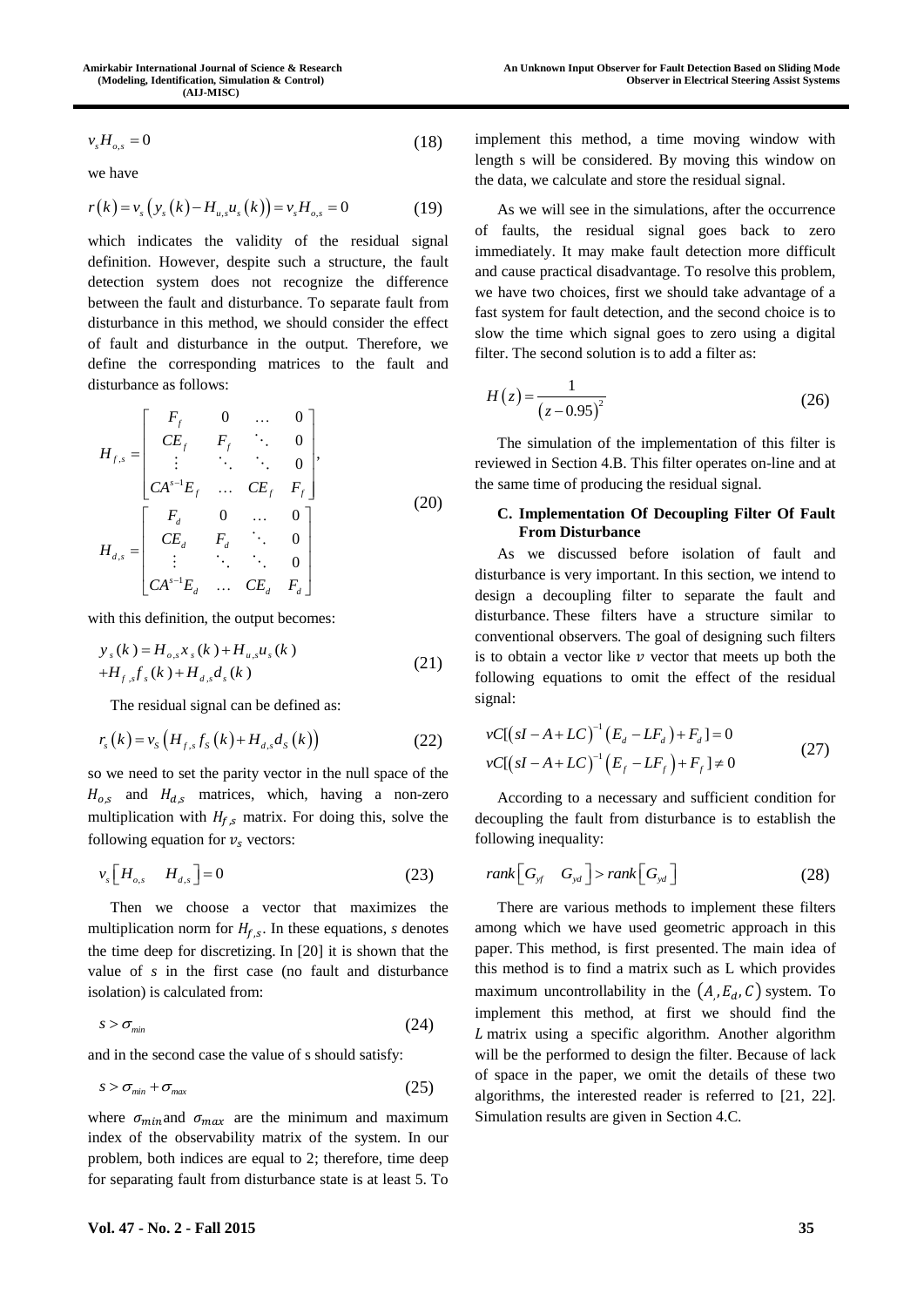## **D. Implementation Of The Unknown Input Observer**

The unknown input observer is one type of fault disturbance isolator. This observer has a similar performance to the Luenberger observer. The residual signal in this observer is defined as:

$$
r(t) = V^*(y - \hat{y})
$$
 (29)

In the late 80s, because of the robust states estimation and robust observer, researchers paid more attention to the unknown input observer approach. The state estimation method in this approach causes that for every input, disturbances and initial values of the system, the value of the estimation error tends to zero. To estimate the states in this approach, we first used a method based on the derivation of the output, but due to the difficulties in implementation they are not considered much. The method which is used in practical problems is as follow given bellow:

Algorithm 2 [\[23\]](#page-12-5). (Implementation of fault detector based on the unknown input observer)

- Consider the following two conditions.
- $rank(CE_d) = rank(E_d) = k_d$ .
- $(A, E_f, C)$  should have no unstable zeros.

If the two conditions have been established, we proceed to the next step.

1) We find  $Mce$  and T using the following procedure, and then we calculate  $L$  such that  $A - LC - E_d M_{ce}CA$  is stable.

$$
M_{ce}CE_d = I_{kdxkd} , T = I - E_d M_{ce}C
$$
 (30)

2) The residual signals are obtained as follows:  
\n
$$
r = v ((I - CE_d M_{ce})y - Cz), v \neq 0
$$
  
\n $\dot{z} = (TA - LC)z + (TA - LC)E_d M_{ce} + L)y$  (31)

The notable point in the implementation of this approach is that because of the structure of the output matrix, the first condition does not meet the required conditions. To remedy this problem, one of the elements in the sixth column of the C matrix is nonzero. It means that we should somehow measure the angular velocity of the steering wheel. Although there is no sensor system, which can measure the angular velocity of the steering wheel in the system, we can calculate that parameter. Thus, by adding a [0 0 0 0 0 1] row in the matrix C, the necessary conditions for designing the filter will be considered. Notice that we can add a 1 into any elements of the sixth column of matrix C, according to the sensor structure of the system it has no physical meaning to do so. The results of the simulation are shown in Section 4.4.

## **E. Detection And Reconstruction Of Faults Using Sliding Mode Observer**

In fault detection, decoupling and reconstruction of the fault are considered as the highest goal. Fault detectors which we discussed up to now, are only able to detect the occurrence of faults and to distinguish the nature of the disturbance, But those approaches did not comment on the size and type of the fault. In this section, we intend to identify the fault signal using the sliding mode observer.

Fault detection and isolation science done so far. Different approaches conducted in the areas can be divided into four categories:

- 1) A method based on parameter identification, in which faults are modelled as one of the system parameters;
- 2) Observers with an extended model which considers the fault as a state variable and design an observer to estimate the states of the system and the faults as well.
- 3) Adaptive observers which are the combination of the above two approaches.
- 4) Fault identification filters based on the observers.

The difference of these approaches is mainly due to the former information required by each of the four approaches.

In this paper, we used the sliding mode observer which is introduced by Edwards el al. in [\[24\]](#page-12-6). In this approach, the following model is considered for the system:

$$
\dot{x}(t) = Ax(t) + Bu(t) + E_f f_i(t)
$$
  
\n
$$
y(t) = Cx(t) + f_o(t)
$$
  
\n
$$
A \in \mathbb{R}^{n \times n}, B \in \mathbb{R}^{n \times m}, C \in \mathbb{R}^{p \times n}, E_f \in \mathbb{R}^{n \times q}
$$
\n(32)

In this part, it is assumed that the number of faults will not exceed the total outputs. Moreover, the matrices  $C$  and  $E_f$  are full rank. The goal in this approach is to design an observer which is able to estimate the states and the output so that the output error tends to zero in some finite time.

$$
e_y(t) = \hat{y}(t) - y(t)
$$
\n(33)

Considering the following two conditions:

- 1) The rank of the matrix is equal to the number of faults.
- 2) And unstable invariant zero is not realized.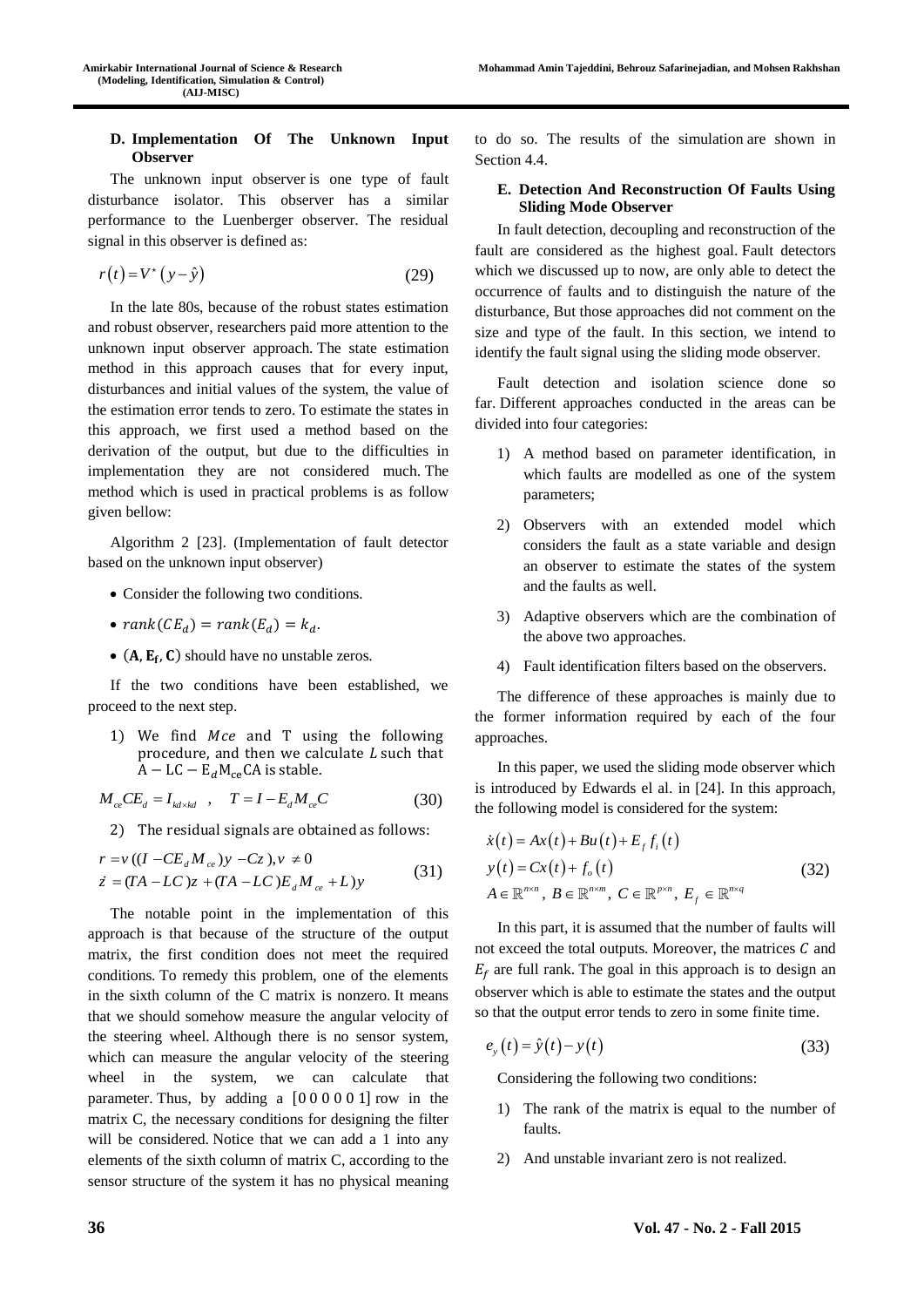We can find a transform like  $T$  which converts the system in the following form:

$$
\dot{x}_1 = A_{11}x_1(t) + A_{12}x_2(t) + B_1u(t)
$$
\n
$$
\dot{x}_2 = A_{21}x_1(t) + A_{22}x_2(t) + B_2u(t) + D_2f_i(t)
$$
\n
$$
y = x_2(t)
$$
\n(34)

where  $x_1 \in \mathbb{R}^{n-p}$  and  $x_2 \in \mathbb{R}^p$ .

For now, assume that there is no output fault in the system, therefore, the recommended observer has the following form:

$$
\hat{x}_1 = A_{11}\hat{x}_1(t) + A_{12}\hat{x}_2(t) + B_1u(t) - A_{21}e_y(t)
$$
\n
$$
\hat{x}_2 = A_{21}\hat{x}_1(t) + A_{22}\hat{x}_2(t) + B_2u(t) + E_{f,2}f_i(t)
$$
\n
$$
- (A_{22} - A_{22}^s)e_y + v
$$
\n(35)

where  $A_{22}^s$  is a stable designed matrix. The signal  $v$  is the injection signal which is obtained from the following equation:

$$
v = -\rho E_{f,2} \frac{P_2 e_y}{P_2 e_y + \delta} \tag{36}
$$

where  $P_2$  is the answer of the corresponding Lypunov equation to  $A_{22}^s$ . Moreover, the following inequality applies in the system:

$$
f_i(t) < \rho \tag{37}
$$

where  $\delta$  is a small positive number. It is proved that this observer is asymptotically stable [\[25\]](#page-12-7).

With performing the sliding motion, the output error and its derivative become zero; thus:

$$
0 = A_{21}e_1(t) - E_{f,2}f_i(t) + v_{eq}
$$
 (38)

where  $v_{eq}$  is the injection signal corresponding to the output. This signal denotes the mean behaviour of the input  $\nu$  and the control effort needed for sliding movement on the surface. Given our assumption that  $A_{11}$  is stable, the error will tend to zero,  $e_1(t) \rightarrow 0$ . Finally, the following important relation will be achieved:

$$
v_{eq} \to D_2 f_i(t) \tag{39}
$$

where we can reconstruct the error signal by performing virtual inverse from the injection signal corresponding to the output as follows:

$$
f_i(t) = -\rho E_{f,2} \left( E_{f,2}^T E_{f,2} \right)^{-1} E_{f,2}^T \frac{P_2 e_y}{P_2 e_y + \delta}
$$
 (40)

This signal can be calculated online and only depends on the output estimation error.

To estimate the sensor faults using [9], we can use the following:

$$
f_o = -\left(A_{22} - A_{21}A_{11}^{-1}A_{12}\right)^{-1} v_{eq}
$$
\n(41)

Simulation results in various states are studied in Section 4.

## *i. Further Details On T Transform*

As we discussed before, we used a transformation in designing the observer which classifies the system's matrix. Edwards in [\[25\]](#page-12-7) presented an algorithm to compute this transformation, as follows:

1) Represent the matrix C with  $[C_1 \quad C_2]$  where  $C_2 \in \mathbb{R}^{p \times p}$  and  $\det(C_2) \neq 0$ . Now, apply the following transformation to the system so that the output matrix become  $\begin{bmatrix} 0 & I_p \end{bmatrix}$ .

$$
T_{pre} = \begin{bmatrix} I_{n-p} & 0 \\ C_1 & C_2 \end{bmatrix} \tag{42}
$$

2) Solve the algebraic equation  $B_1 + T_{12}B_2 = 0$  and find  $T_{12}$ . Determine the orthogonal matrix  $T_0$  so that the following equation is satisfied.

$$
T_0 B_2 = \begin{bmatrix} 0 \\ B_m \end{bmatrix}, B_m \in \mathbb{R}^{m \times m}, \det(B_m) \neq 0
$$
 (43)

3) Form the following transformation and apply it on the transformed system  $T_{pre}$ :

$$
T = \begin{bmatrix} I_{n-p} & T_{12} \\ 0 & T_0 \end{bmatrix} \tag{44}
$$

The resulting system matrix  $(\overline{A})$  can be classified as:

$$
\overline{A} = \begin{bmatrix} \overline{A}_{11} & \overline{A}_{12} \\ \overline{A}_{21} & \overline{A}_{22} \end{bmatrix} \tag{45}
$$

4) Choose the matrix **L** such that  $\overline{A}_{11} + \overline{A}_{m}$  is stable. Finally, apply the following transformation to achieve the desired system.

$$
T_* = \begin{bmatrix} I_{n-p} & L_* \\ 0 & T_0^T \end{bmatrix} \tag{46}
$$

where  $L_* = [L \quad 0_{(n-p)\times m}]$ .

This algorithm also changes the upper part of the matrix  $B$  and  $B_1$  will also zeros; however, it has no effect on our approach. Moreover, this algorithm guarantees the stability of matrix  $A_{11}$ .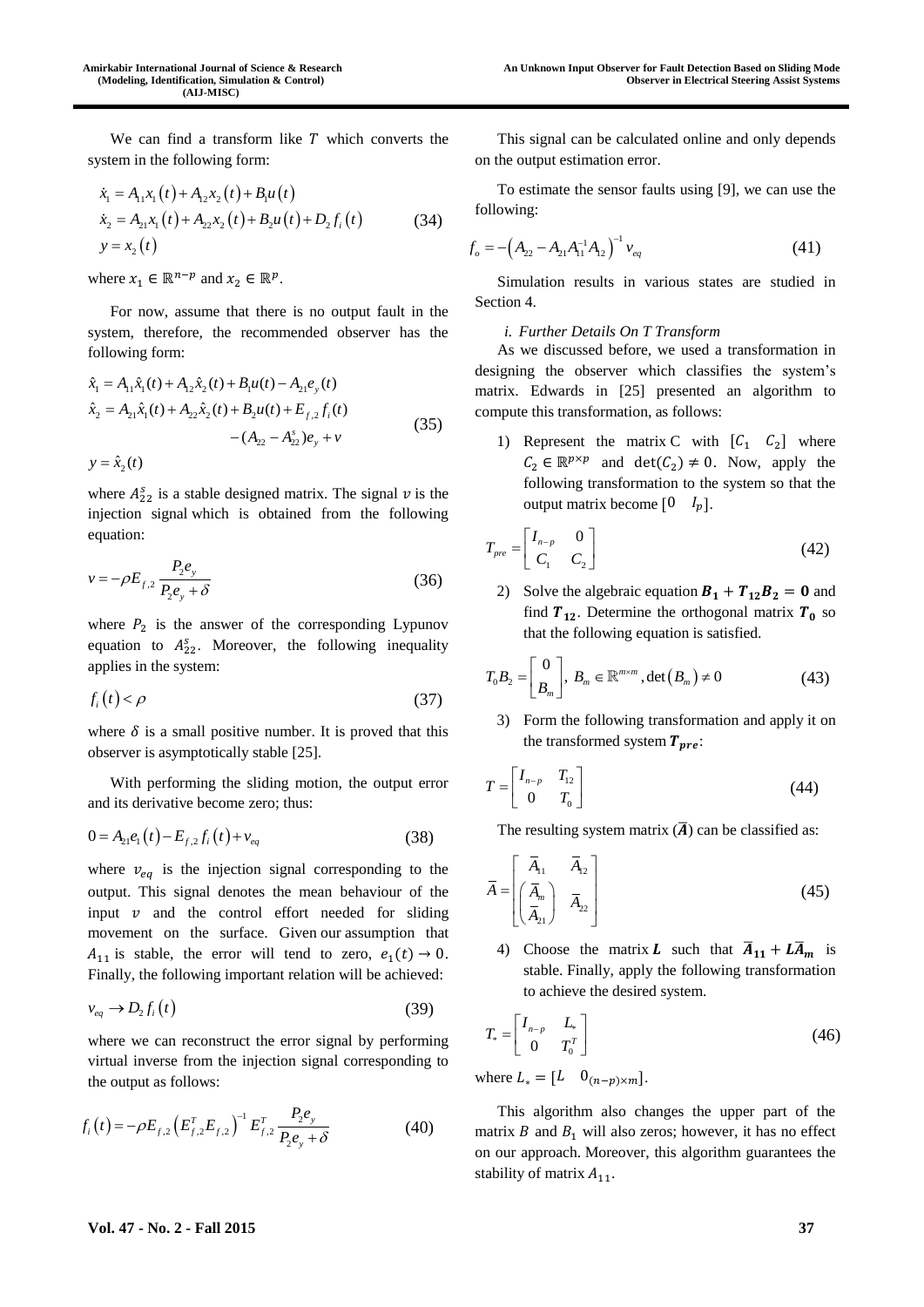To implement this algorithm and determine the transform, we encounter to a problem, because this approach has not provided any method to determine the orthogonal matrix  $T_0$ . Although, the  $T_{pre}$  transform converts the system to the desired form, the matrix  $A_{11}$ does not become be stable. To solve this problem, inspired by the example in [\[24\]](#page-12-6) we changed the structure of the matrix  $C$  and increased the output to  $5$ . It causes to decrease the size of  $A_{11}$  to one. If we consider the last five states as the output, the matrix  $A_{11}$  will become the element of the first row and column of the matrix  $A$ , which is -17.4, that is stable. However, it should also be considered that the structures of matrix  $B$  and matrix  $E_f$ are in accordance with the problem. If not, we would have to change the rows of matrix  $A$ . Yet, with all these changes and with the assumption that the final 5 states is measurable, this approach reaches to the result as requested. Simulation results are given in Section 4.E.

#### **4. THE SIMULATION STUDY**

To simulate this system, we consider two faults. The system has only one input. Therefore, there is only one actuator fault, due to a motor which produces the control signal. This means that, the motor does not work well. The sensor fault is considered to be in the first output, which is the lateral acceleration sensor of automotive. Both faults and disturbances are unknown in nature; thus, without consideration of their physical attribute, we cannot determine their type and size. Here, we assume the size of the fault and disturbance so as they have an equal effect on the output; thus, we can check the performance of each approach. Therefore, two step functions have been considered for the faults and a step function with amplitude of 20 for the disturbances. It is clear that such a value, which can be considered as the value of inserted torque by the driver to the steering system in Newtonmeters, is exaggerated. The first disturbance  $(F_w)$  affects the system in third seconds, the second disturbance  $(T_d)$ affects in fifth seconds, the actuator fault occurs in 7th seconds, and sensor fault comes in 9th seconds.

## **A. Simulation Of Luenberger Observer**

Fig. 2 shows the residual signal for the Luenberger observer.



**Fig. 2. Residual signal in Luenberger observer approach**

The following results can be concluded from Fig.2:

- 1) The residual signal is sensitive to initial conditions and input and it needs some time to tend to zero. The time is short and should be passed to the observer for belong able to act.
- 2) In this observer, faults and disturbances are not distinguished from each other. As we see the second disturbance and actuator fault have the same effect on the residual signal.
- 3) However, this observer has a lower degree than similar filters have and it requires less computation. As a result, if the effect of the disturbance is not noticeable in the system, the observer works fine for sensor faults.

## **B. Simulation Of Parity Space Approach**

Fig. 3 and Fig. 4 show the generated residual signal of the parity approach in the presence of disturbances and faults, respectively. Fig. 5 and Fig.6 show the same simulation with the filter mentioned in Section C.



**Fig. 3. The residual signal in the presence of faults in parity space approach**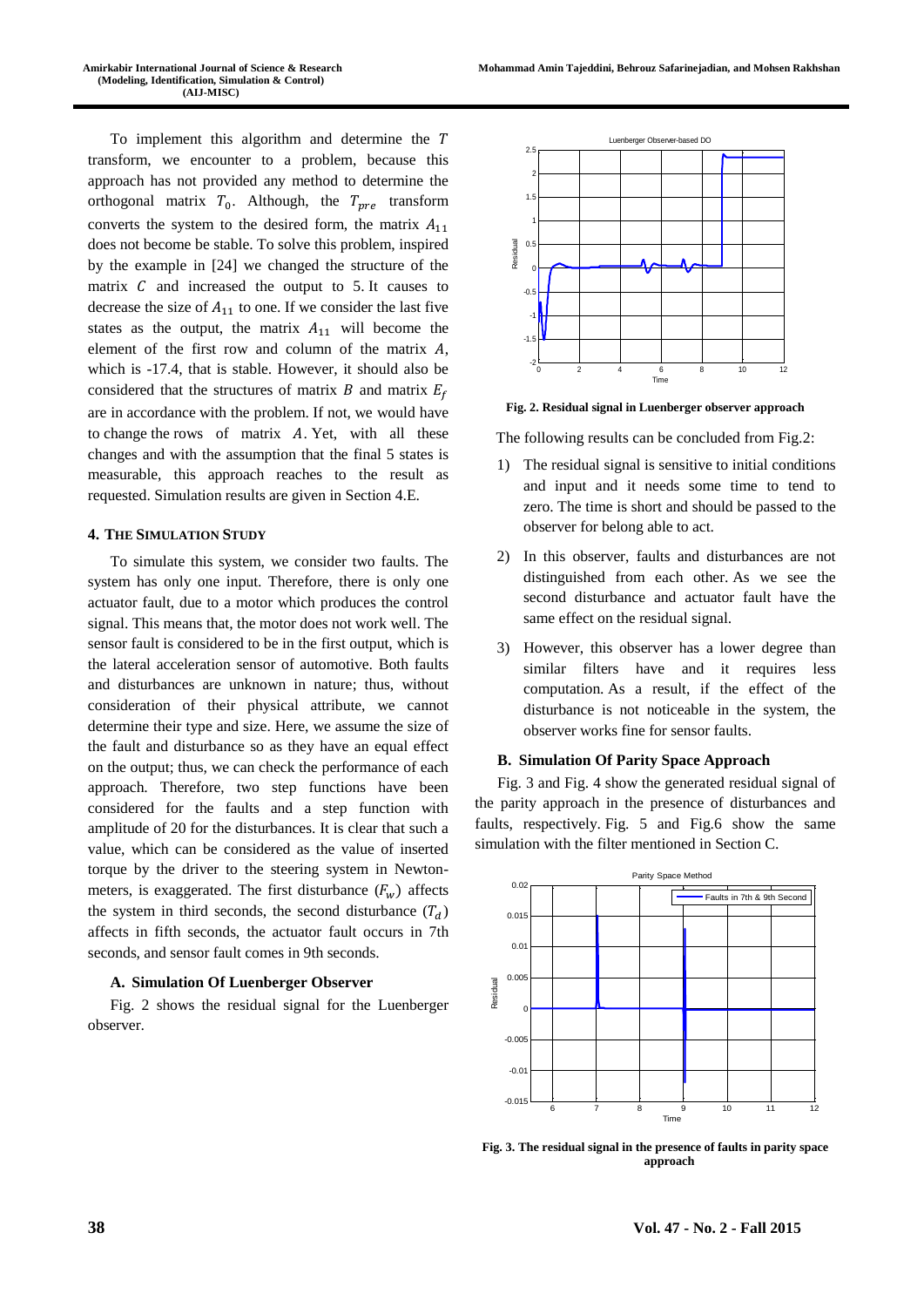

**Fig. 4. The residual signals in the presence of disturbances in parity space approach**



**Fig. 5. The residual signals in the presence of faults and filter in the parity space approach**



**Fig. 6. The residual signal in the presence of disturbances and filter in the parity space approach**

With comparing these figures we find that:

1) This approach decouples fault from disturbances well. (The amplitude of the fault effect on the

residual noise is several hundred times the effects of disturbance on the residual noise.)

2) Digital filter makes the fault detection much easier and the sensor fault provides a bias in the residual noise.

#### **C. Simulation Of The Decoupling Filter**

In this section, the results of the decoupling filter are presented. Figures 7 and 8 show the residual signal in the presence of fault and disturbance, respectively. The results show that the filter can detect the disturbance and separate fault from disturbance.



**Fig. 7. The residual signal in the presence of fault in the decoupling filter approach**



**Fig. 8. The residual signal in the presence of disturbance in the decoupling filter approach**

#### **D. Simulation Of Unknown Input Observer**

The results of the unknown input observer are depicted in Fig. 9 and Fig. 10. It is obvious from Figure 10 that the residual signal has negligible amplitude in the presence of disturbance. The results show that the filter can detect the disturbance and can decouple fault from the disturbance.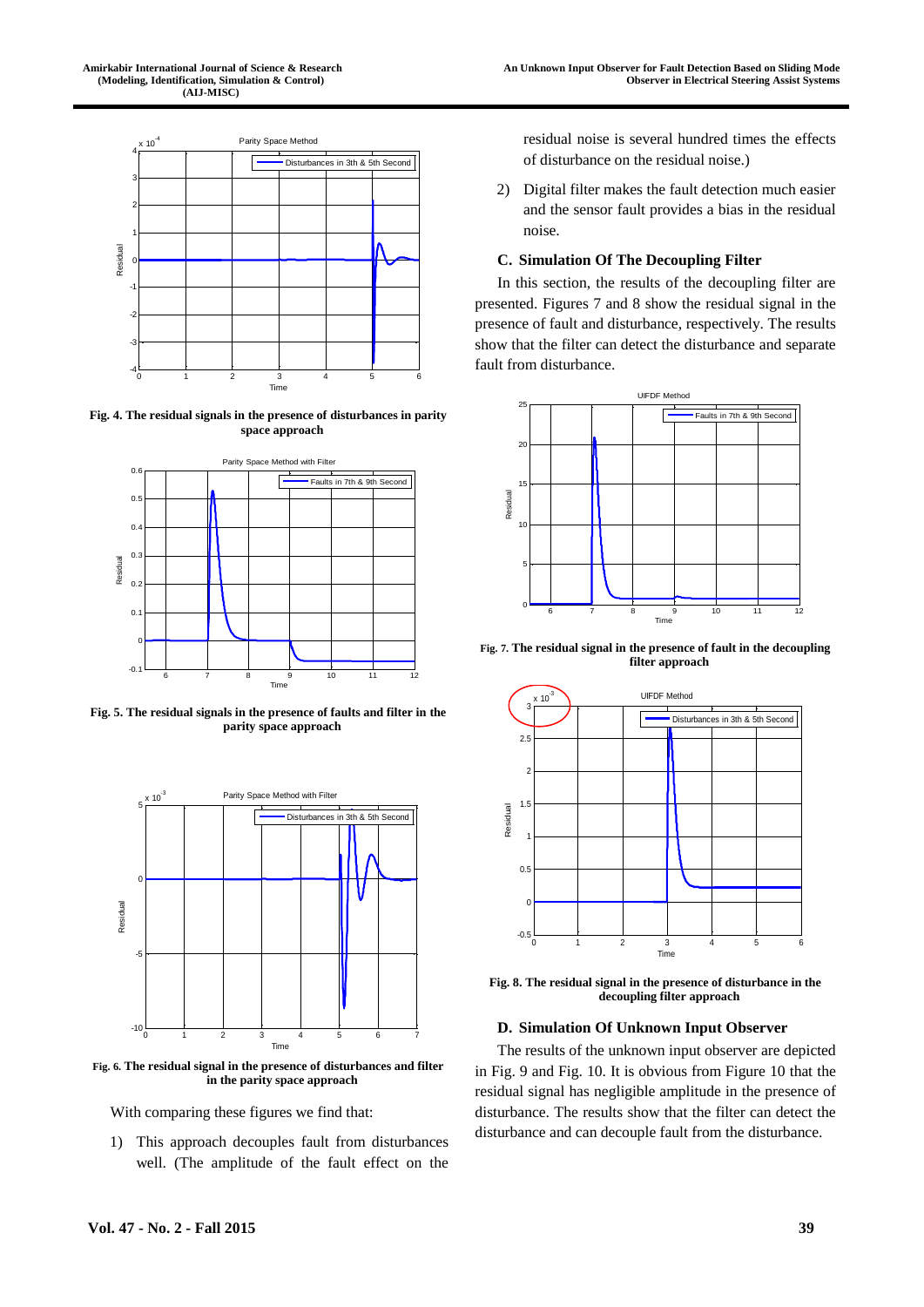

**Fig. 9. The residual signal in the presence of fault in the unknown input observer approach**



**Fig. 10. The residual signal in the presence of disturbance in the unknown input observer approach**

## **E. Simulation Of Sliding Mode Observer**

In this section, the fault reconstruction is presented. So, the actuator fault and sensor fault are considered.

#### *i. Reconstruction Of The Actuator Fault*

Fig. 11 shows the estimated actuator fault. Fig. 12 and Fig. 13 show the estimated error and reconstructed fault. In these simulations, we consider  $\rho = 5$  and  $\delta = 0.001$ . In this observer, two parameters  $\delta$  and  $\rho$  are important, because they can enhance and increase the estimation error and make the system slow.



**Fig. 11. Estimation of the actuator fault using sliding mode observer approach**







**Fig. 13. Reconstructed signal**



**Fig. 14. Output estimation error**

#### *ii. Reconstruction Of Sensor Fault*

In this subsection sliding mode observer is used to estimate sensor fault. Fig. 15 shows the reconstructed sensor fault. In this simulation, we consider  $\rho =$ 7 and  $\delta = 0.001$ . In this case, observer is a little sensitive to sudden changes of slope. So it can completely estimate the sensor fault well.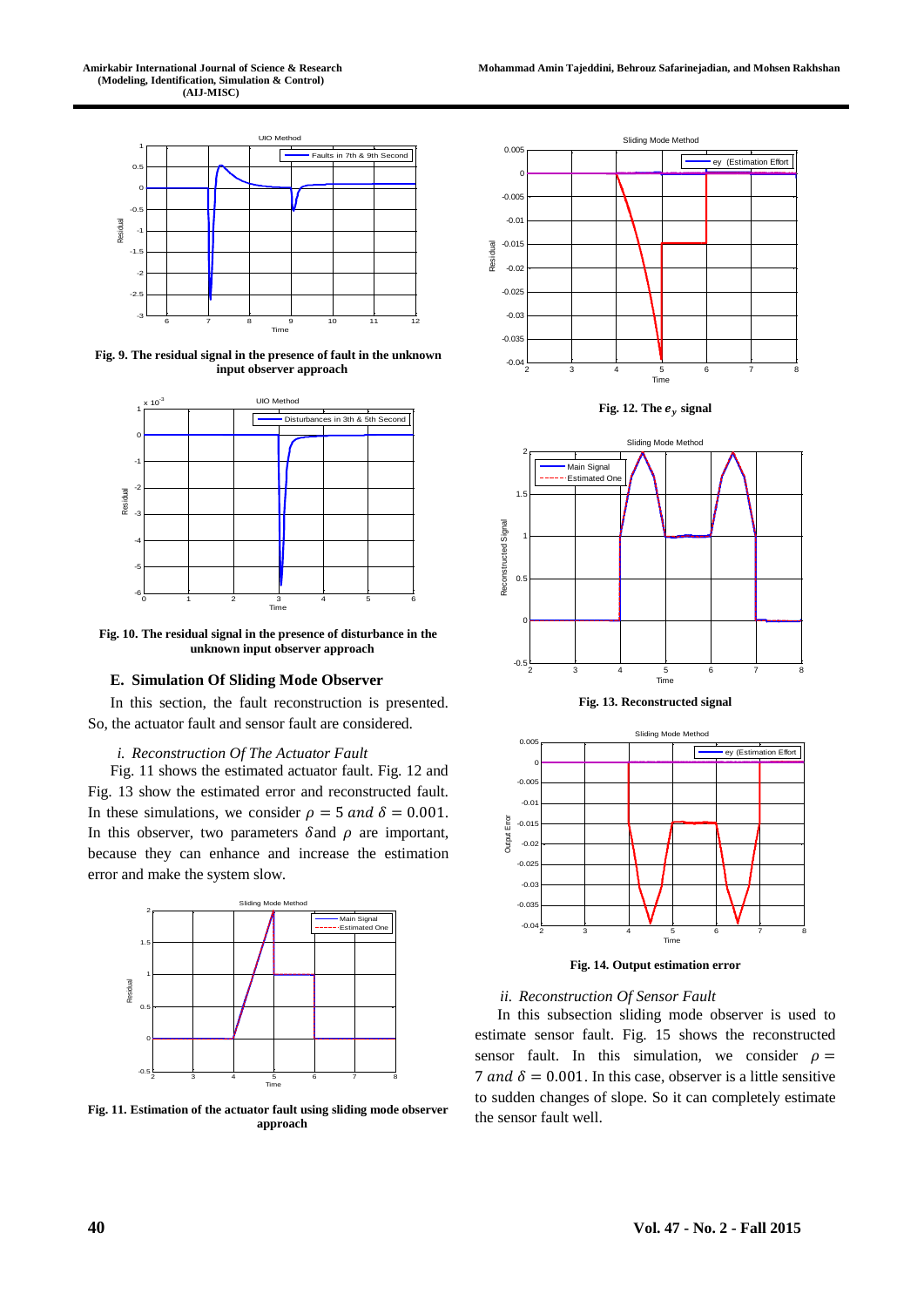

**Fig. 15. Reconstruction of sensor fault using sliding mode observer approach**

## *iii. Simultaneous Reconstruction Of Sensor Fault And Actuator Fault*

In this simulation, we apply both faults and investigate the performance of the observer. As we can see in Figs. 16-17, we cannot use single observer for the both faults occurring simultaneously. The reason for this fact is that with a single output error, there is not the possibility of reconstruction of both faults separately. In Fig. 17, the estimator is reconstructing the actuator fault well, but, there is also a response to sensor fault.



**Fig. 16. Actuator fault estimation in presence of both faults**



**Fig. 17. Sensor fault estimation in presence of both faults**

## *iv. Performance In Presence Of Disturbance*

Suppose that, we have a disturbance in the output. We examine the detector performance. As we see in Fig. 18, the general performance of the filter disrupts in the presence of the disturbance. It means that, the detector cannot distinguish the difference between fault and disturbance.

## **F. Comparison Table**

Table 1 compares the four methods of fault detection and presents the advantages and disadvantages of each method.



**Fig. 18. Occurrence of the disturbance in the 2nd second and the filter performance**

# *5.* **CONCLUSION**

In this paper, various methods of fault detection for automotive electric steering assist system were studied. According to the results, in general, a parity space approach has the most reasonable answer, because it does not put any additional condition on the system. Therefore, there is no need for change in the system. Yet it does the isolation of the fault and the disturbance well. The last two methods have better performance if there is a possibility of measuring the necessary variables. For more accurate analysis, we can define a threshold and compare the residual noise with the threshold.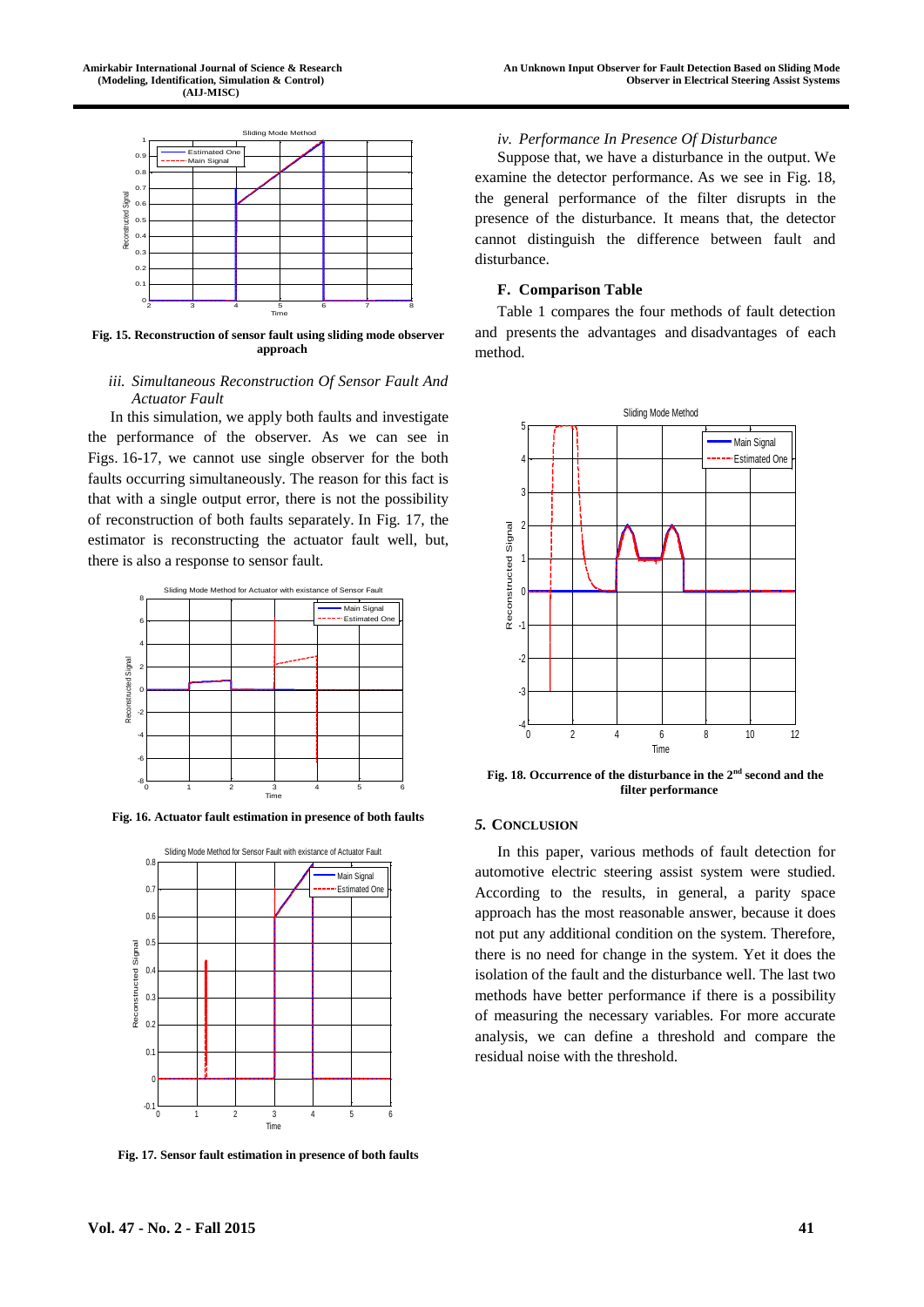| <b>Method</b>          | <b>Advantages</b>                                                                                                               | <i><b>Disadvantages</b></i>                                                                                                    |
|------------------------|---------------------------------------------------------------------------------------------------------------------------------|--------------------------------------------------------------------------------------------------------------------------------|
| Luenberger observer    | The rank is decreased and ceases to have less<br>computational effort. There is no need to<br>change the sensors of the system. | It cannot separate fault and disturbance                                                                                       |
| Parity space method    | Ease of implementation, there is no need to<br>change the sensors in the system.                                                | The fault detection based on the residual noise<br>is hard and needs a digital filter for correction<br>of the residual noise. |
| Decoupling Filter      | Decoupling performs well and fault detection<br>is easy to diagnose from residual noise                                         | Need to add sensors.                                                                                                           |
| Unknown input observer | Decoupling performs well and fault detection<br>is easy to diagnose from residual noise                                         | Need to add sensors.                                                                                                           |

#### **TABLE 1.** COMPARISON OF FOUR METHODS OF FAULT DETECTION

#### **REFERENCES**

- <span id="page-11-0"></span>[1] W. Zhao, Y. Lin, J. Wei, and G. Shi, "Control strategy of a novel electric power steering system integrated with active front steering function," Science China Technological Sciences, vol. 54, pp. 1515-1520, 2011.
- <span id="page-11-1"></span>[2] A. Marouf, C. Sentouh, M. Djemai, and P. Pudlo, "Control of electric power assisted steering system using sliding mode control," in Intelligent Transportation Systems (ITSC), 2011 14th International IEEE Conference on, 2011, pp. 107-112.
- <span id="page-11-2"></span>[3] A. Badawy, J. Zuraski, F. Bolourchi, and A. Chandy, "Modeling and analysis of an electric power steering system," SAE Technical Paper 0148-7191, 1999.
- <span id="page-11-3"></span>[4] A. Gheorghe, A. Zolghadri, J. Cieslak, P. Goupil, R. Dayre, and H. Le Berre, "Modelbased approaches for fast and robust fault detection in an aircraft control surface servo loop: From theory to flight tests [applications of control]," Control Systems, IEEE, vol. 33, pp. 20-84, 2013.
- <span id="page-11-4"></span>[5] J. Zarei, M. A. Tajeddini, and H. R. Karimi, "Vibration analysis for bearing fault detection and classification using an intelligent filter," Mechatronics, vol. 24, pp. 151-157, 2014.
- [6] Y. Wang, S. Zhang, J. Lu, and F. Chen, "Fault Detection for Networked Systems with Partly Known Distribution Transmission Delays," Asian Journal of Control, vol. 17, pp. 362-366, 2015.
- [7] A. Mehrabian, K. Khorasani, and S. Tafazoli, "Reconfigurable Synchronization Control of Networked Euler‐Lagrange Systems with Switching Communication Topologies," Asian Journal of Control, vol. 16, pp. 830-844, 2014.
- <span id="page-11-5"></span>[8] S. Ahmadizadeh, J. Zarei, and H. R. Karimi, "Robust unknown input observer design for linear uncertain time delay systems with

application to fault detection," Asian Journal of Control, vol. 16, pp. 1006-1019, 2014.

- <span id="page-11-6"></span>[9] L. Wang and W. Wang, "H∞ Fault Detection for Two‐Dimensional T‐S Fuzzy Systems in FM Second Model," Asian Journal of Control, vol. 17, pp. 554-568, 2015.
- <span id="page-11-7"></span>[10] J. Zhang, M. Lyu, H. R. Karimi, and Y. Bo, "Fault detection of networked control systems based on sliding mode observer," Mathematical Problems in Engineering, vol. 2013, 2013.
- <span id="page-11-8"></span>[11] Z. Gao and S. X. Ding, "Actuator fault robust" estimation and fault-tolerant control for a class of nonlinear descriptor systems," Automatica, vol. 43, pp. 912-920, 2007.
- <span id="page-11-9"></span>[12] R. Isermann, "Diagnosis methods for electronic controlled vehicles," Vehicle System Dynamics, vol. 36, pp. 77-117, 2001.
- <span id="page-11-10"></span>[13] R. Isermann, R. Schwarz, and S. Stölzl, "Faulttolerant drive-by-wire systems," Control Systems, IEEE, vol. 22, pp. 64-81, 2002.
- [14] V. Venkatasubramanian, R. Rengaswamy, K. Yin, and S. N. Kavuri, "A review of process fault detection and diagnosis: Part I: Quantitative model-based methods," Computers & chemical engineering, vol. 27, pp. 293-311, 2003.
- <span id="page-11-11"></span>[15] R. McCann, L. Pujara, and J. Lieh, "Influence of motor drive parameters on the robust stability of electric power steering systems," in Power Electronics in Transportation, 1998, 1998, pp. 103-108.
- <span id="page-11-12"></span>[16] S. Simani, C. Fantuzzi, and R. J. Patton, "Model-Based Fault Diagnosis Techniques," in Model-based Fault Diagnosis in Dynamic Systems Using Identification Techniques, ed: Springer, 2003, pp. 19-60.
- <span id="page-11-13"></span>[17] W. Ge and C.-Z. FANG, "Detection of faulty components via robust observation," International Journal of Control, vol. 47, pp. 581-599, 1988.